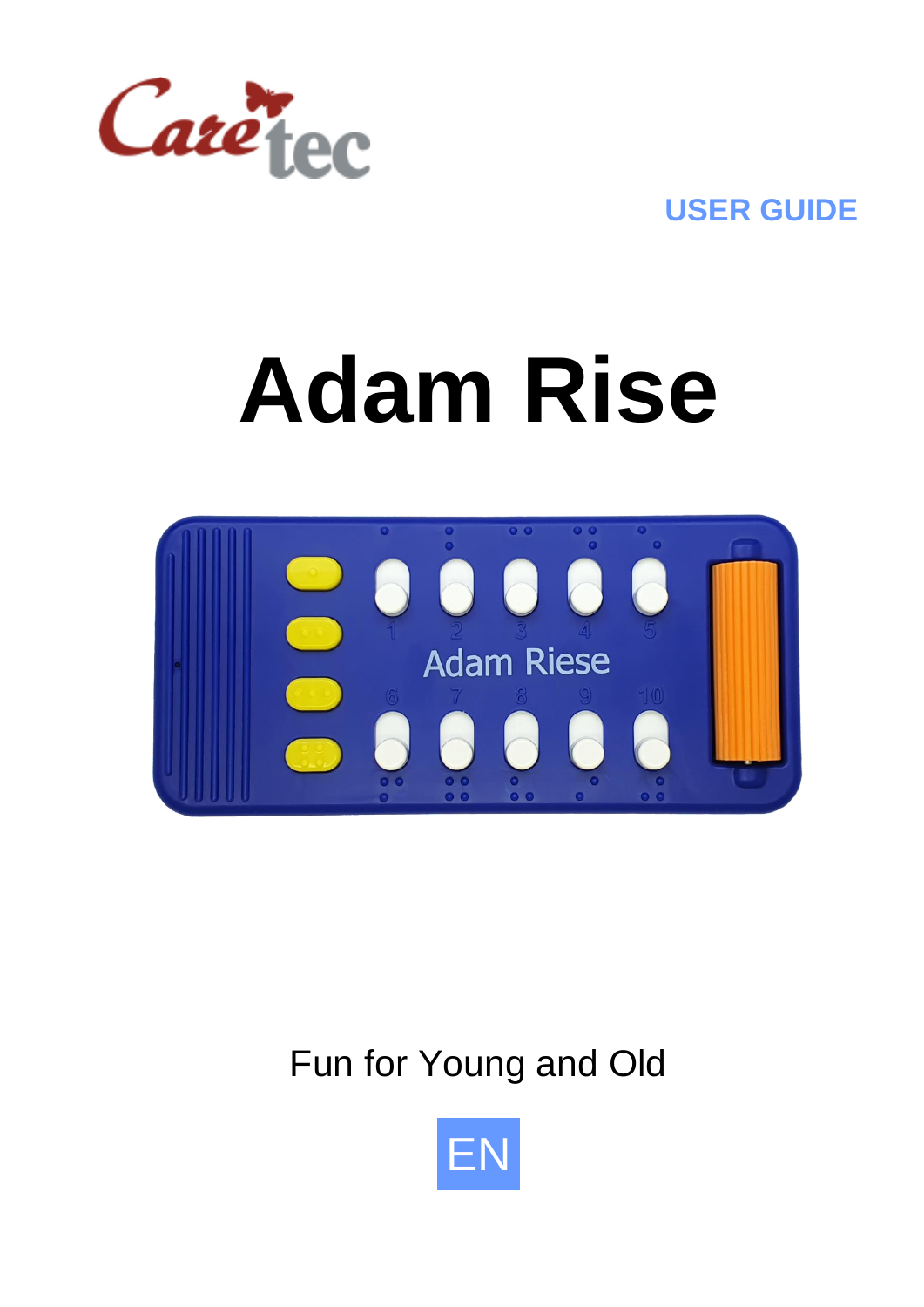# **Table of Contents**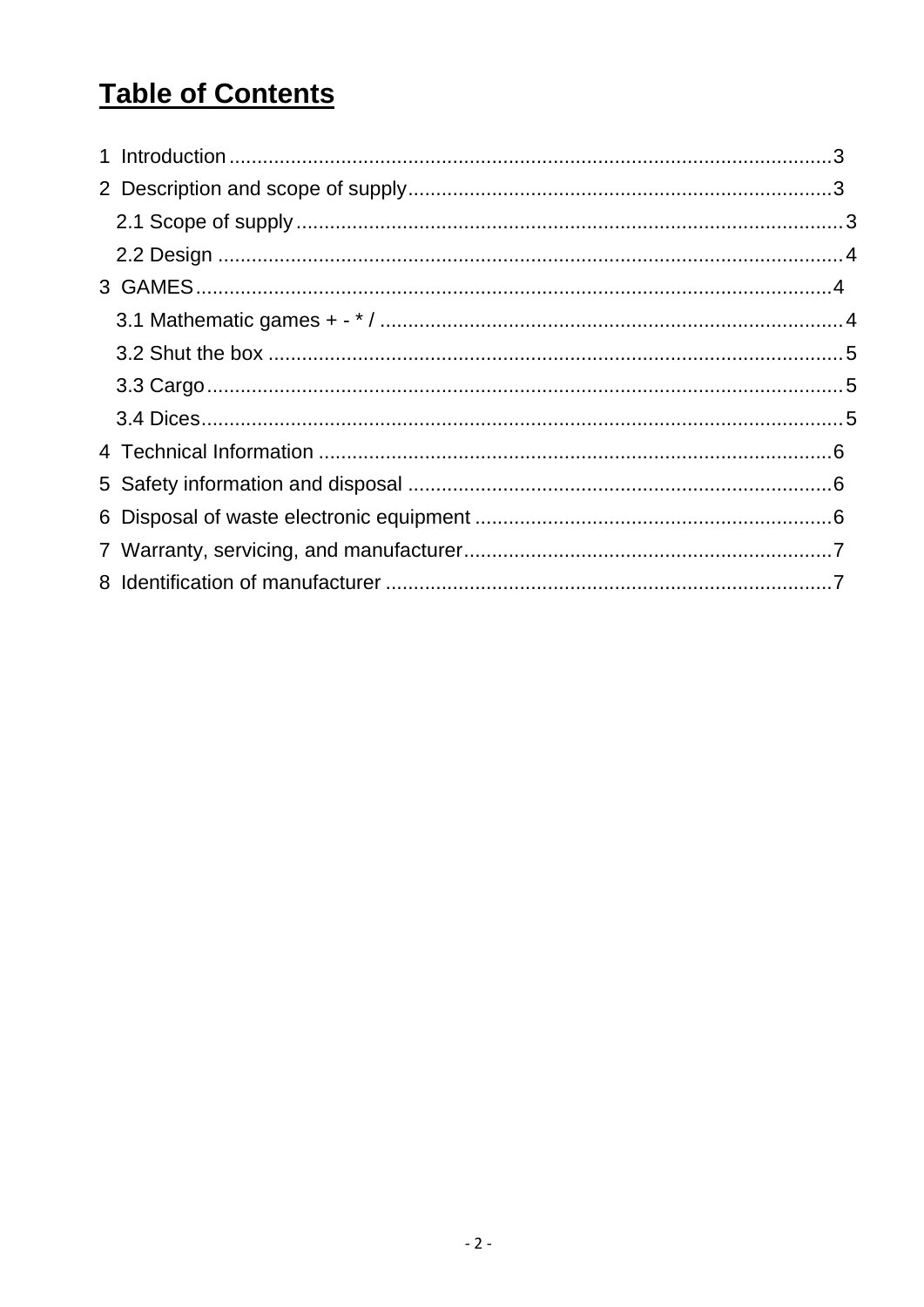### <span id="page-2-0"></span>**1 Introduction**

The Adam Riese device is an entertaining and educational tactile game controller for young and old. It is design to give advanced tactile feeling to the player for best sense experience. Adam Riese wireless controller requires a smartphone to play the games. Before the first use, it is necessary to install "Adam Riese" App from the App store. The App is designed to be intuitive and easy to use without need player to interact with smartphone during the play once the App is active. The App uses speech output messages and signals which guide players though the games and settings. After start of the App, the player has to press F1 switch on the controller to establish connection. Then the App shows a list of games and settings which the player can choose by pressing F2(UP/-) or F3(DOWN/+) and confirm the chose by pressing the F4 switch. All the time is help/status information present by pressing F1.

Games list:

- Shut the Box
- Math Addition
- Math Subtraction
- Math Multiply
- Math Divide
- Cargo
- Dices

After choosing the game you have to choose the number of players or a number of dices - after what the game begins. If you wish to go back or choose another game you can do it by pressing F2+F3 switches together. Rolling the roller starts the random generator nursery for playing the games.

Let be fun  $\circled{c}$ 

## <span id="page-2-1"></span>**2 Description and scope of supply**

#### <span id="page-2-2"></span>**2.1 Scope of supply**

- Adam Riese controller device
- Transportation Bag
- USB charging cable
- User guide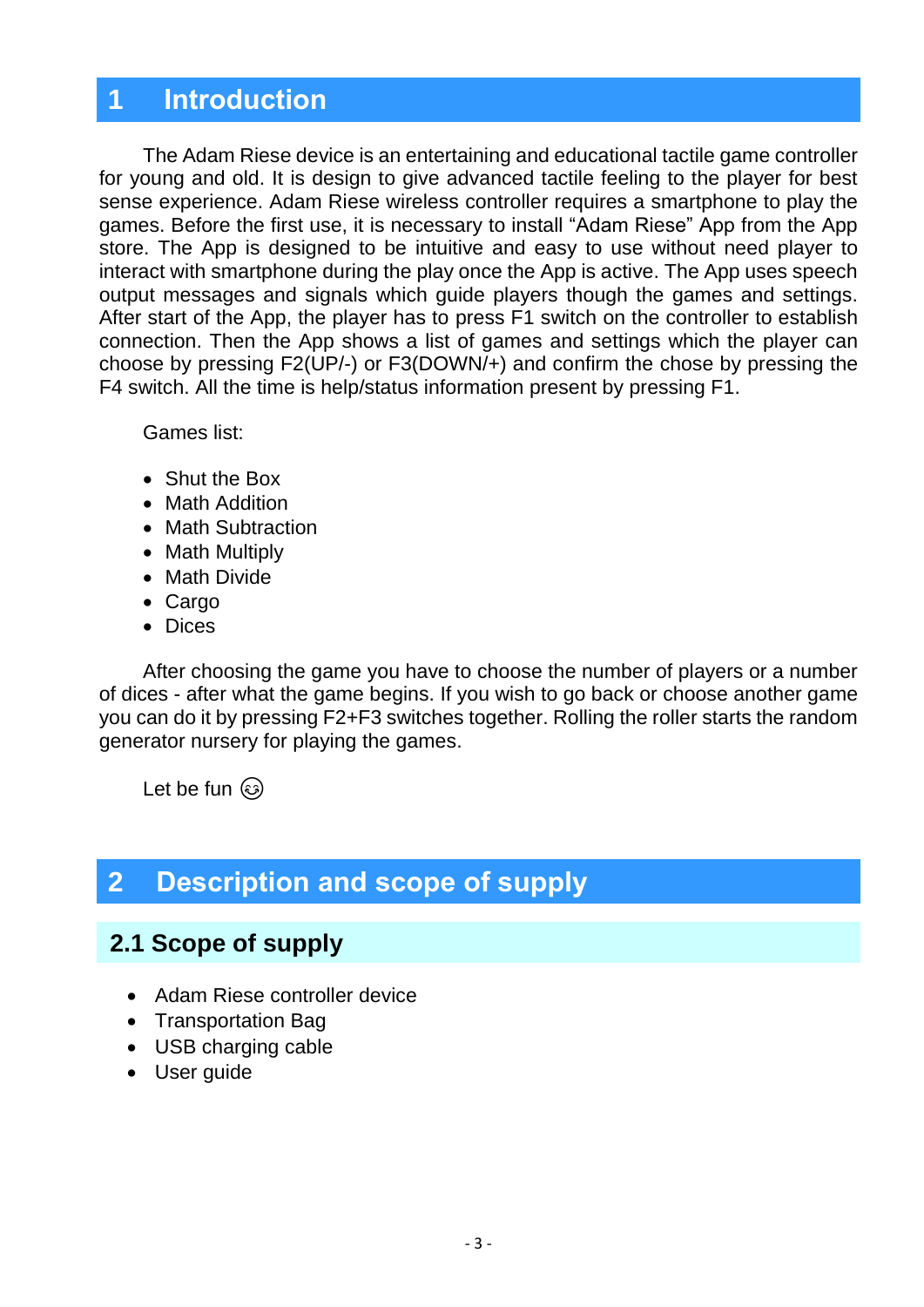#### <span id="page-3-0"></span>**2.2 Design**

The Adam Riese is flat, elongated bar shape wit rounded corners casted from blue plastic. It measures 15 x 7 centimeters and 17mm high. Placed with marking rips and push switches to the left and rotating wheel on the right give you the right playing position. Rotation wheel is colored orange. On the left side from the side is placed USB-C charging port.

Function Keys F1 to F4 in yellow placed on the left side marked with one to four dots.

Sliders 1 to 5 in white placed on the front side with Brail marking in set and Arabic digital marking in the reset position. Second row in the back are sliders 5 to 10 with Arabic marking to set position and Brail marking on reset position.

On the top of the device in between the rips is integrated also a small LED indicator which show charging status witch RED light and wireless advertising mode with blinking BLUE light.



#### <span id="page-3-1"></span>**3 GAMES**

#### <span id="page-3-2"></span>**3.1 Mathematic games + - \* /**

The games are offering to the player a practice of all simple mathematics operation like addition, subtraction, multiplication and division. After rolling the roller the App generates mathematical equation where some operators are missing and player have to solve it by sliding the slider with the right number to the set position. Correctly solving the equation bring points to the player. After 5 tries follows next player. When all players finish the game, result is shown in a table.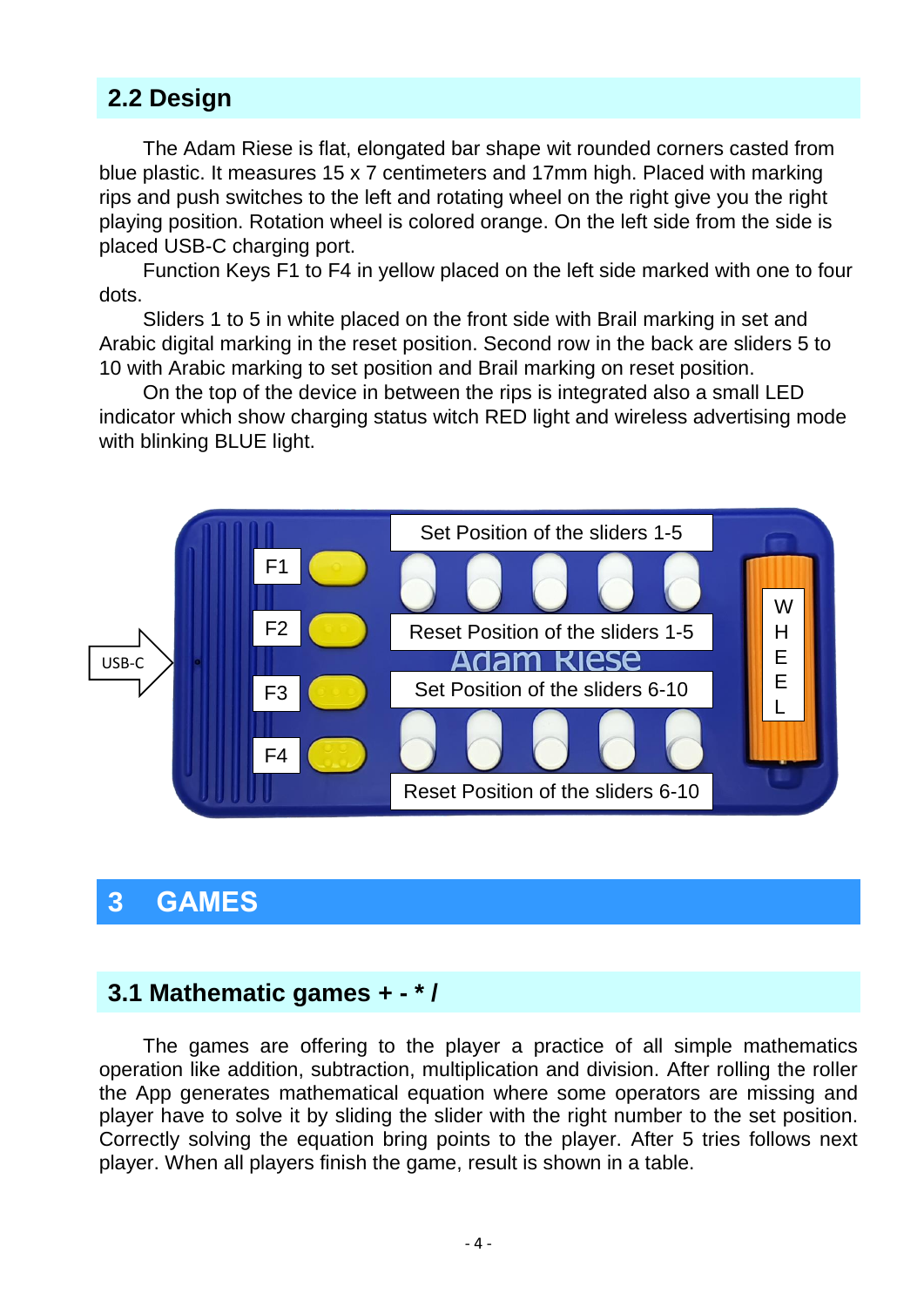#### <span id="page-4-0"></span>**3.2 Shut the box**

At a start of the game all flaps are closed. A player begins his or her turn by rolling dice. After rolling, the player adds up the numbers on the dice and then open one of any combination of open numbers that equals the total number of dots showing on the dices. For example, if the total number of dots is 8, the player may choose any of the following sets of numbers  $8, 7$  and  $1, 6$  and  $2, 5$  and  $3, 5$  and  $2$  and  $1, 4$  and  $3$  and  $1$ . The player then rolls the dice again, aiming to shut more numbers. The player continues throwing the dice and shutting numbers until reaching a point at which, given the results produced by the dice, the player cannot shut any more numbers. At that point, the player scores the sum of the numbers that are still uncovered. Play then passes to the next player. After every player has taken a turn, the player with the lowest score wins. If a player succeeds in closing all of the numbers, he or she is said to have 'Shut the Box' Ð the player wins immediately and the game is over.

#### <span id="page-4-1"></span>**3.3 Cargo**

The game is inspired by Ship, Captain and Crew drinking game played with six dices. The object of the game is to roll a 6 (the "ship"), a 5 ("captain"), and a 4 ("crew") with three dices, and get the highest score with the rest three dice ("the ship's cargo"). Each player starts their turn by rolling six dices. They are attempting to roll a 6, 5 and 4 in descending order, and whenever the number they require is rolled, they "bank" it by setting it aside. Banking is done by setting the correspondent slider.

For example, if the first roll of the dice shows a 6, a 4, a 3, a 3, a 2 and a 1, the player banks the 6 but must reroll the 4 because there is no 5 yet. If their second roll gives a 6, a 5, a 4, a 2 and a 1 player may bank the 5 and 4 together. Now player have a full "crew" for their ship.

Each player has five rolls, and after their fifth they score their turn. If they have a crewed ship then they score the "cargo" - the total of the rest three dices. If player crewed ship before fifth turn, game can be finished earlier. If player do not have a crewed ship after fifth roll, player score no points. The F4 is used to accept cargo before fifth roll.

#### <span id="page-4-2"></span>**3.4 Dices**

It is simple throwing of dices mode, which can be used to support some other games. Holding the current value of the dice can be done by setting the corresponding slider.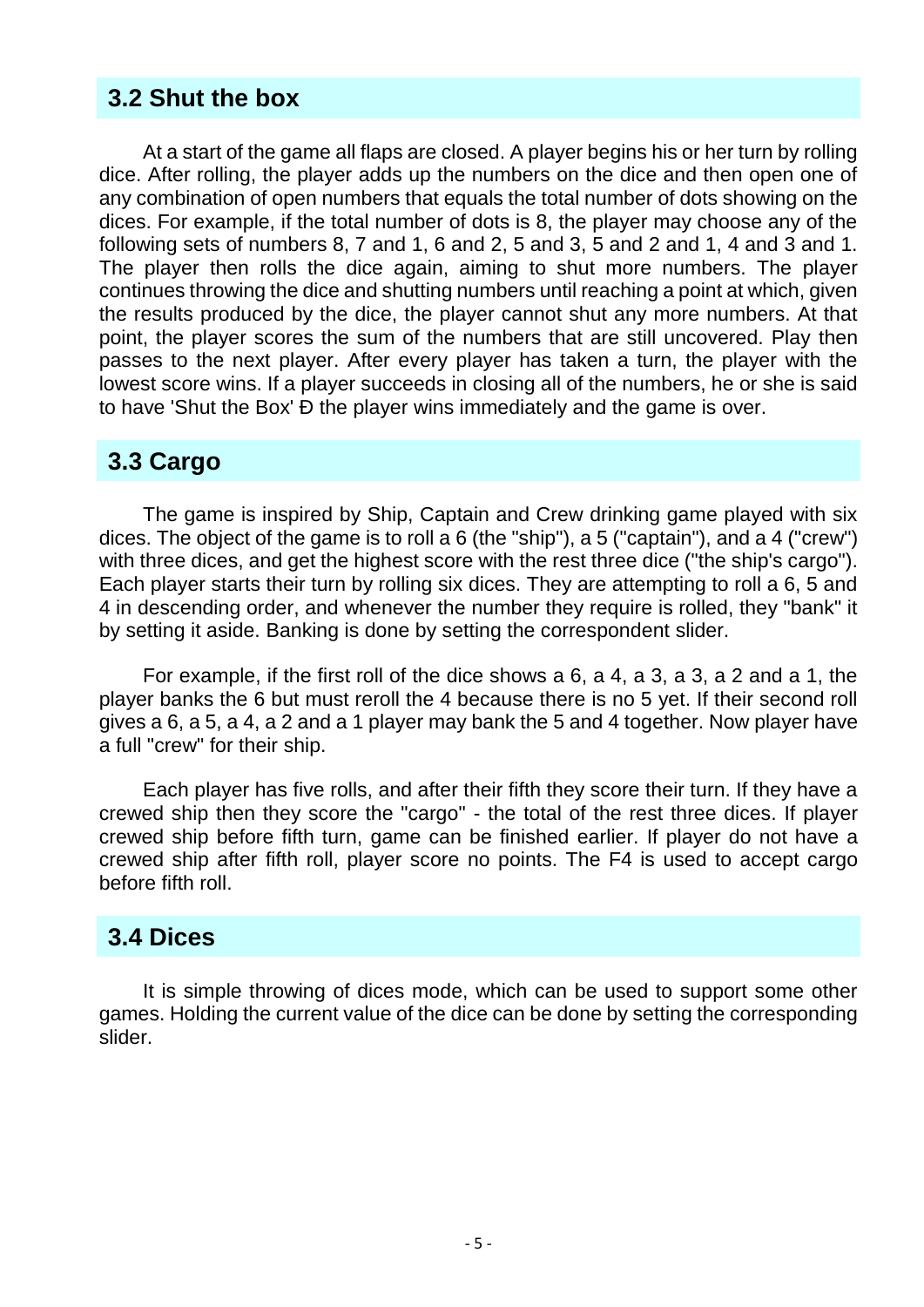## <span id="page-5-0"></span>**4 Technical Information**

- Dimensions: L=150mm x W=70mm x H=17mm
- Weight: 95g
- Power: Integrated Rechargeable LiPo battery 3,7V / 160mA
- Stand by: up to 12 months
- Charging port: USB-C -> 5V / 500mA
- Charging time: up to 2 hours

# <span id="page-5-1"></span>**5 Safety information and disposal**

- The Adam Rise should only ever be used in an undamaged condition.
- The device may only be opened by a qualified technician.
- Strong magnetic fields can disturb the functionality.
- Protect the device from improper handling and adverse weather conditions (see terms of warranty).
- As the device is not waterproof, make sure you keep it well away from any liquids or fluids. If it comes into contact with moisture, always dry it immediately with an absorbent cloth and leave it to dry out completely.
- Recommended temperature ranges (similar to those of a cell phone): For usage: Temperatures between 0 and 40 degrees Celsius For storage: Temperatures between -10 and 45 degrees Celsius

## <span id="page-5-2"></span>**6 Disposal of waste electronic equipment**

When the Adam Riese ultimately comes to the end of its service life, it must be disposed of in accordance with the environmental regulations to ensure that valuable materials are recycled.